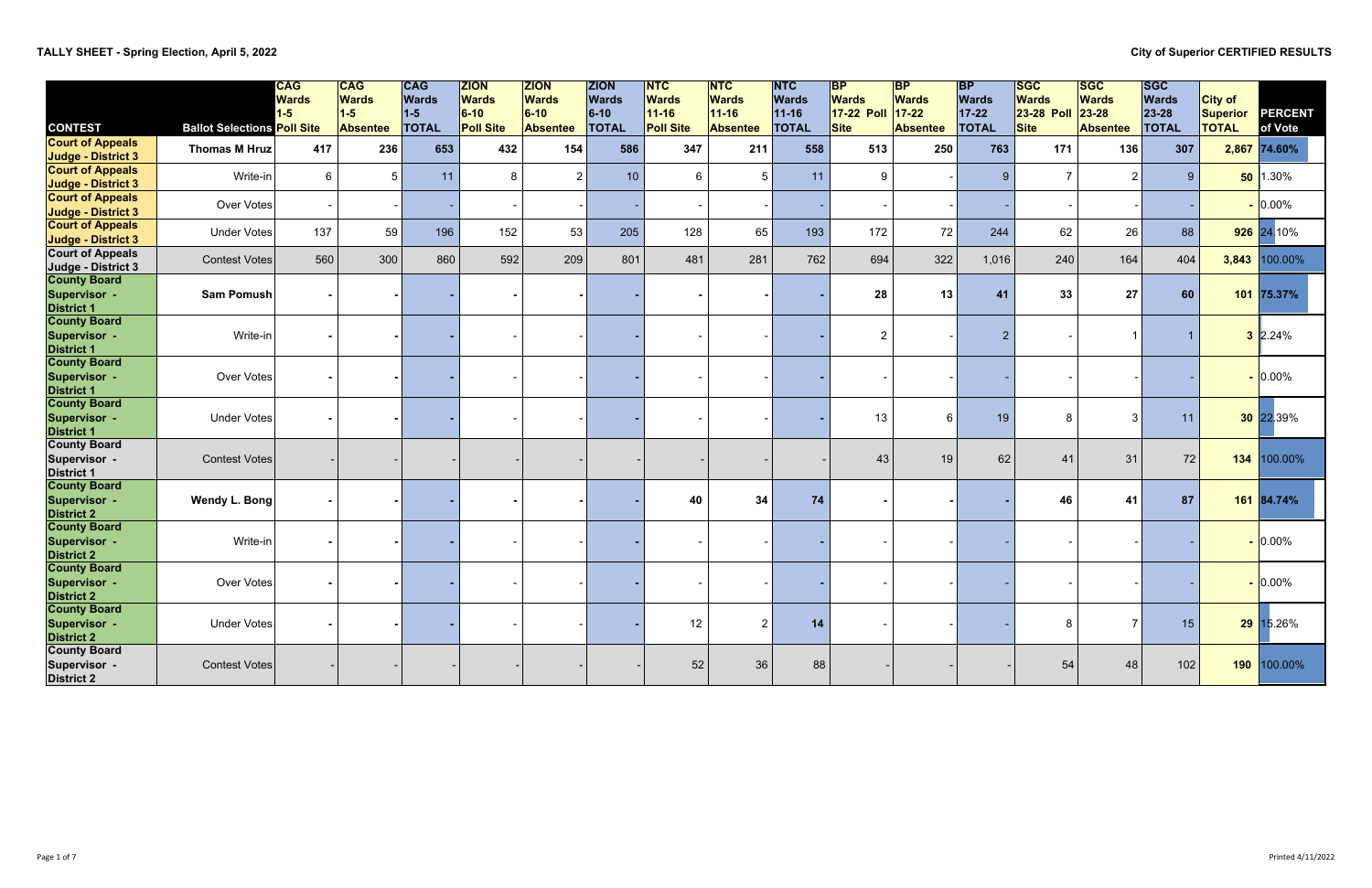# **TALLY SHEET - Spring Election, April 5, 2022 City of Superior CERTIFIED RESULTS**

|                                                                   |                                    | <b>CAG</b><br><b>Wards</b><br>$1-5$ | <sub>CAG</sub>  <br><b>Wards</b><br>$1-5$ | CAG<br><b>Wards</b><br>$1-5$ | ZION<br><b>Wards</b><br>$6-10$ | <b>ZION</b><br><b>Wards</b><br>$6-10$ | <b>ZION</b><br><b>Wards</b><br>$6-10$ | <b>INTC</b><br><b>Wards</b><br>$11 - 16$ | <b>NTC</b><br><b>Wards</b><br>$11 - 16$ | <b>NTC</b><br><b>Wards</b><br>$11 - 16$ | <b>BP</b><br><b>Wards</b><br><b>17-22 Poll</b> | $\mathsf{BP}$<br><b>Wards</b><br>$17 - 22$ | <b>BP</b><br><b>Wards</b><br>$17 - 22$ | <b>SGC</b><br><b>Wards</b><br>23-28 Poll | <b>ISGC</b><br><b>Wards</b><br>$23 - 28$ | <b>ISGC</b><br><b>Wards</b><br>23-28 | <b>City of</b><br>Superior | PERCENT    |
|-------------------------------------------------------------------|------------------------------------|-------------------------------------|-------------------------------------------|------------------------------|--------------------------------|---------------------------------------|---------------------------------------|------------------------------------------|-----------------------------------------|-----------------------------------------|------------------------------------------------|--------------------------------------------|----------------------------------------|------------------------------------------|------------------------------------------|--------------------------------------|----------------------------|------------|
| <b>CONTEST</b>                                                    | <b>Ballot Selections Poll Site</b> |                                     | <b>Absentee</b>                           | <b>TOTAL</b>                 | <b>Poll Site</b>               | <b>Absentee</b>                       | <b>TOTAL</b>                          | <b>Poll Site</b>                         | <b>Absentee</b>                         | <b>TOTAL</b>                            | <b>Site</b>                                    | Absentee                                   | <b>TOTAL</b>                           | <b>Site</b>                              | <b>Absentee</b>                          | <b>TOTAL</b>                         | <b>TOTAL</b>               | of Vote    |
| <b>County Board</b><br>Supervisor -<br><b>District 3</b>          | Write-in                           |                                     |                                           |                              |                                |                                       |                                       |                                          |                                         |                                         |                                                |                                            |                                        | 12                                       | $\vert$ 3                                | 15                                   |                            | $15$ 7.54% |
| <b>County Board</b><br>Supervisor -<br><b>District 3</b>          | Over Votes                         |                                     |                                           |                              |                                |                                       |                                       |                                          |                                         |                                         |                                                |                                            |                                        |                                          |                                          |                                      |                            | $- 0.00\%$ |
| <b>County Board</b><br>Supervisor -<br><b>District 3</b>          | <b>Under Votes</b>                 |                                     |                                           |                              |                                |                                       |                                       |                                          |                                         |                                         |                                                |                                            |                                        | 117                                      | 67                                       | 184                                  |                            | 184 92.46% |
| <b>County Board</b><br>Supervisor -<br><b>District 3</b>          | <b>Contest Votes</b>               |                                     |                                           |                              |                                |                                       |                                       |                                          |                                         |                                         |                                                |                                            |                                        | 129                                      | 70                                       | 199                                  | 199                        | 100.00%    |
| <b>County Board</b><br>Supervisor -<br><b>District 4</b>          | <b>Bill Fennessey</b>              |                                     |                                           |                              |                                |                                       |                                       |                                          |                                         |                                         | 262                                            | 108                                        | 370                                    |                                          |                                          |                                      |                            | 370 83.71% |
| <b>County Board</b><br>Supervisor -<br><b>District 4</b>          | Write-in                           |                                     |                                           |                              |                                |                                       |                                       |                                          |                                         |                                         | 5                                              |                                            | $\overline{7}$                         |                                          |                                          |                                      |                            | 7 1.58%    |
| <b>County Board</b><br>Supervisor -<br><b>District 4</b>          | Over Votes                         |                                     |                                           |                              |                                |                                       |                                       |                                          |                                         |                                         |                                                |                                            |                                        |                                          |                                          |                                      |                            | $-0.00\%$  |
| <b>County Board</b><br>Supervisor -<br><b>District 4</b>          | <b>Under Votes</b>                 |                                     |                                           |                              |                                |                                       |                                       |                                          |                                         |                                         | 47                                             | 18                                         | 65                                     |                                          |                                          |                                      |                            | 65 14.71%  |
| <b>County Board</b><br>Supervisor -<br><b>District 4</b>          | <b>Contest Votes</b>               |                                     |                                           |                              |                                |                                       |                                       |                                          |                                         |                                         | 314                                            | 128                                        | 442                                    |                                          |                                          |                                      | 442                        | 100.00%    |
| <b>County Board</b><br>Supervisor -<br><b>District 5</b>          | <b>Nick Baker</b>                  |                                     |                                           |                              |                                |                                       |                                       |                                          |                                         |                                         | 144                                            | 92                                         | 236                                    |                                          |                                          |                                      |                            | 236 77.63% |
| <b>County Board</b><br>Supervisor -<br>District 5<br>County Board | Write-in                           |                                     |                                           |                              |                                |                                       |                                       |                                          |                                         |                                         |                                                |                                            | $\overline{2}$                         |                                          |                                          |                                      |                            | 2 0.66%    |
| Supervisor -<br>District 5                                        | Over Votes                         |                                     |                                           |                              |                                |                                       |                                       |                                          |                                         |                                         |                                                |                                            |                                        |                                          |                                          |                                      |                            | $-0.00\%$  |
| <b>County Board</b><br>Supervisor -<br><b>District 5</b>          | Under Votes                        |                                     |                                           |                              |                                |                                       |                                       |                                          |                                         |                                         | 41                                             | 25                                         | 66                                     |                                          |                                          |                                      |                            | 66 21.71%  |
| <b>County Board</b><br>Supervisor -<br><b>District 5</b>          | <b>Contest Votes</b>               |                                     |                                           |                              |                                |                                       |                                       |                                          |                                         |                                         | 186                                            | 118                                        | 304                                    |                                          |                                          |                                      | 304                        | 100.00%    |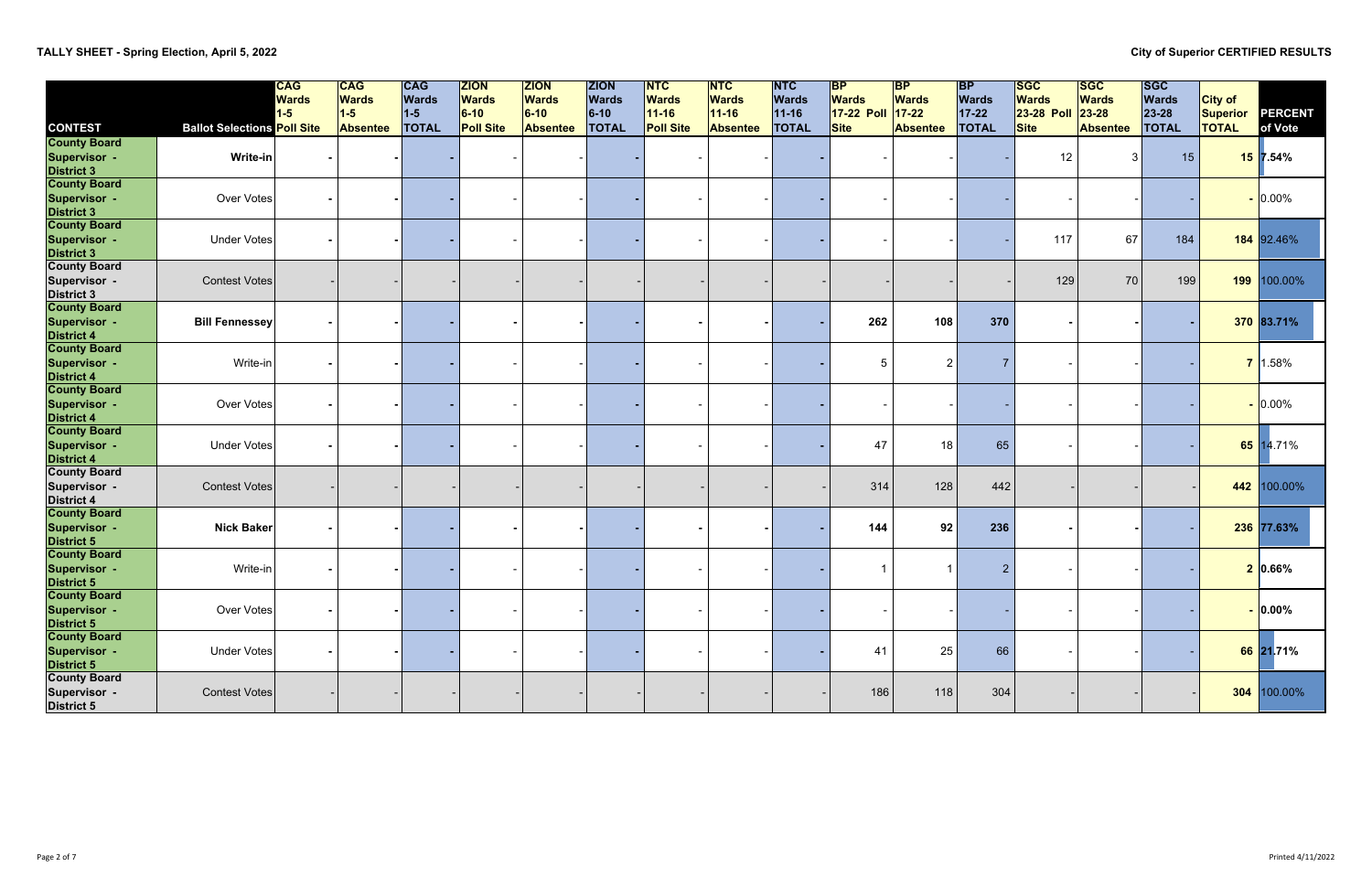|                                                                                  |                                    | <b>CAG</b><br><b>Wards</b> | $\overline{\textsf{CAG}}$<br><b>Wards</b> | <b>CAG</b><br><b>Wards</b> | <b>ZION</b><br><b>Wards</b> | <b>ZION</b><br><b>Wards</b> | <b>ZION</b><br><b>Wards</b> | $\overline{\mathsf{NTC}}$<br><b>Wards</b> | <b>NTC</b><br><b>Wards</b> | $\overline{\mathsf{NTC}}$<br><b>Wards</b> | <b>BP</b><br><b>Wards</b> | $\overline{BP}$<br><b>Wards</b> | <b>BP</b><br><b>Wards</b> | <b>SGC</b><br><b>Wards</b> | <b>ISGC</b><br><b>Wards</b> | <b>ISGC</b><br><b>Wards</b> | <b>City of</b>  |              |
|----------------------------------------------------------------------------------|------------------------------------|----------------------------|-------------------------------------------|----------------------------|-----------------------------|-----------------------------|-----------------------------|-------------------------------------------|----------------------------|-------------------------------------------|---------------------------|---------------------------------|---------------------------|----------------------------|-----------------------------|-----------------------------|-----------------|--------------|
|                                                                                  |                                    | $1-5$                      | $1-5$                                     | $1-5$                      | $6-10$                      | $6-10$                      | $6-10$                      | $11 - 16$                                 | $11 - 16$                  | $11-16$                                   | 17-22 Poll                | $17 - 22$                       | $17 - 22$                 | <b>23-28 Poll</b>          | $23 - 28$                   | 23-28                       | <b>Superior</b> | PERCENT      |
| <b>CONTEST</b>                                                                   | <b>Ballot Selections Poll Site</b> |                            | <b>Absentee</b>                           | <b>TOTAL</b>               | <b>Poll Site</b>            | <b>Absentee</b>             | <b>TOTAL</b>                | <b>Poll Site</b>                          | <b>Absentee</b>            | <b>TOTAL</b>                              | Site                      | <b>Absentee</b>                 | <b>TOTAL</b>              | <b>Site</b>                | <b>Absentee</b>             | <b>TOTAL</b>                | <b>TOTAL</b>    | of Vote      |
| <b>County Board</b><br><b>Supervisor -</b>                                       | <b>Ronald M. Leino</b>             |                            |                                           |                            |                             |                             |                             | 74                                        | 38                         | 112                                       |                           |                                 |                           | 13                         | 15                          | 28                          |                 | $140$ 73.68% |
| District 6<br>County Board<br><b>Supervisor -</b>                                | Write-in                           |                            |                                           |                            |                             |                             |                             | -1                                        |                            | 1                                         |                           |                                 |                           |                            |                             |                             |                 | 0.53%        |
| <b>District 6</b><br>County Board<br><b>Supervisor -</b><br><b>District 6</b>    | Over Votes                         |                            |                                           |                            |                             |                             |                             |                                           |                            |                                           |                           |                                 |                           |                            |                             |                             |                 | $-0.00\%$    |
| <b>County Board</b><br><b>Supervisor -</b><br><b>District 6</b>                  | <b>Under Votes</b>                 |                            |                                           |                            |                             |                             |                             | 31                                        | 15                         | 46                                        |                           |                                 |                           | 3                          |                             | $\mathbf{3}$                |                 | 49 25.79%    |
| <b>County Board</b><br>Supervisor -<br><b>District 6</b>                         | <b>Contest Votes</b>               |                            |                                           |                            |                             |                             |                             | 106                                       | 53                         | 159                                       |                           |                                 |                           | 16                         | 15                          | 31                          | 190             | 100.00%      |
| <b>County Board</b><br>Supervisor -<br><b>District 7</b>                         | <b>Charlie Glazman</b>             | 99                         | 49                                        | 148                        |                             |                             |                             | 50                                        | 30                         | 80                                        |                           |                                 |                           |                            |                             |                             |                 | 228 80.57%   |
| <b>County Board</b><br>Supervisor -<br><b>District 7</b>                         | Write-in                           | $\mathbf{3}$               |                                           | $\mathbf{3}$               |                             |                             |                             | -1                                        |                            |                                           |                           |                                 |                           |                            |                             |                             |                 | 4 1.41%      |
| <b>County Board</b><br>Supervisor -<br><b>District 7</b>                         | Over Votes                         |                            |                                           |                            |                             |                             |                             |                                           |                            |                                           |                           |                                 |                           |                            |                             |                             |                 | $-0.00\%$    |
| <b>County Board</b><br><b>Supervisor -</b><br><b>District 7<br/>County Board</b> | Under Votes                        | 27                         | $\overline{7}$                            | 34                         |                             |                             |                             | 10                                        | 7 <sup>1</sup>             | 17                                        |                           |                                 |                           |                            |                             |                             |                 | 51 18.02%    |
| Supervisor -<br><b>District 7</b><br>County Board                                | <b>Contest Votes</b>               | 129                        | 56                                        | 185                        |                             |                             |                             | 61                                        | 37                         | 98                                        |                           |                                 |                           |                            |                             |                             | 283             | 100.00%      |
| Supervisor -<br>District 8<br>County Board                                       | <b>Michael Raunio</b>              |                            |                                           |                            | 87                          | 26                          | 113                         | 85                                        | 48                         | 133                                       |                           |                                 |                           |                            |                             |                             |                 | 246 78.85%   |
| <b>Supervisor -</b><br><b>District 8</b>                                         | Write-in                           |                            |                                           |                            |                             |                             | $\mathbf{1}$                |                                           |                            |                                           |                           |                                 |                           |                            |                             |                             |                 | 1 0.32%      |
| <b>County Board</b><br><b>Supervisor -</b><br><b>District 8</b>                  | Over Votes                         |                            |                                           |                            |                             |                             |                             |                                           |                            |                                           |                           |                                 |                           |                            |                             |                             |                 | $-0.00\%$    |
| <b>County Board</b><br>Supervisor -<br><b>District 8</b><br>County Board         | Under Votes                        |                            |                                           |                            | 27                          | 10                          | 37                          | 22                                        | 6                          | 28                                        |                           |                                 |                           |                            |                             |                             |                 | 65 20.83%    |
| Supervisor -<br><b>District 8</b>                                                | <b>Contest Votes</b>               |                            |                                           |                            | 115                         | 36                          | 151                         | 107                                       | 54                         | 161                                       |                           |                                 |                           |                            |                             |                             | 312             | 100.00%      |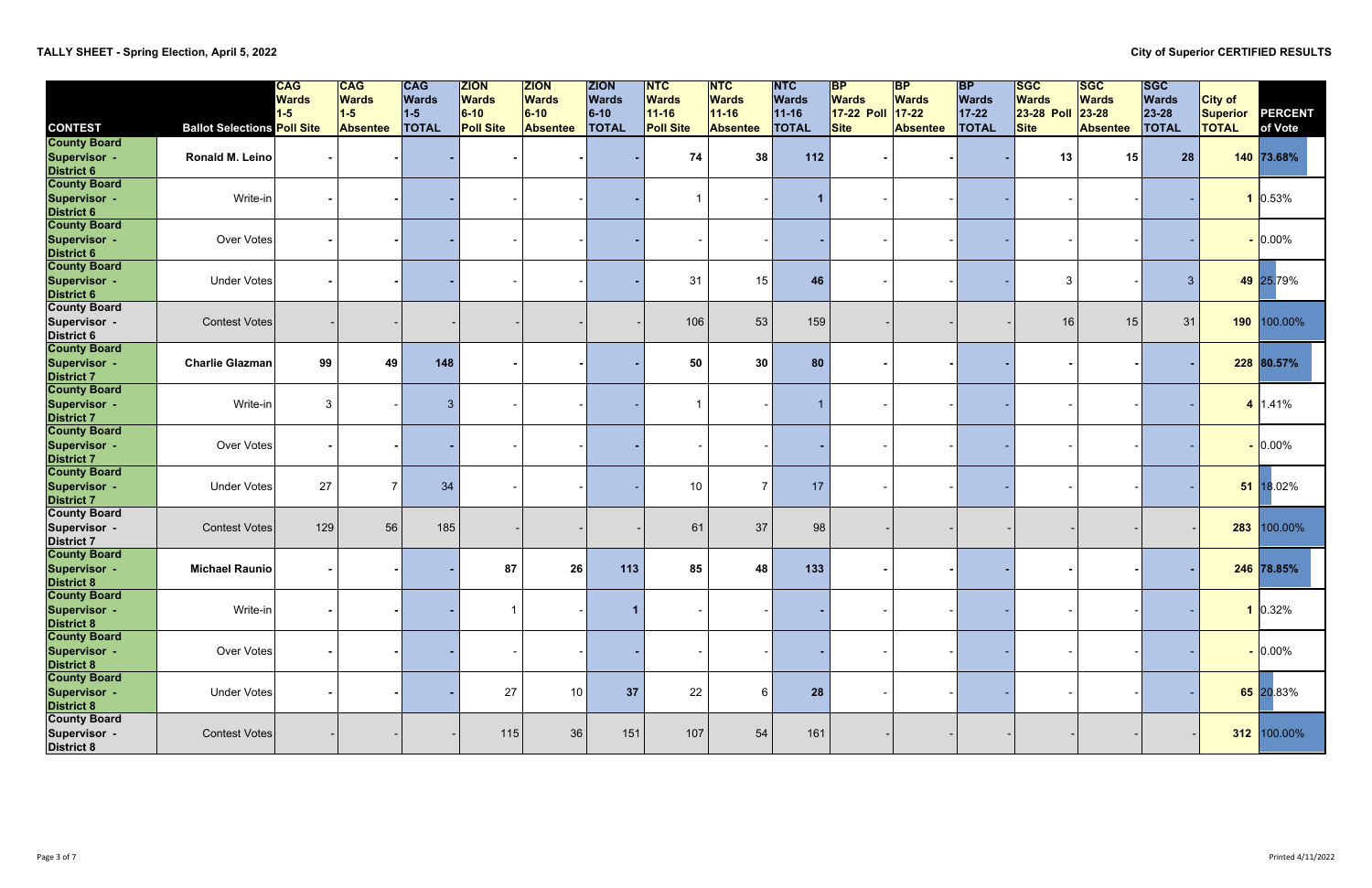|                                           |                                    | <b>CAG</b>            | $CC$                  | <b>CAG</b>            | <b>ZION</b>            | <b>ZION</b>            | <b>ZION</b>            | $\overline{\mathsf{NTC}}$ | $\overline{\mathsf{NTC}}$ | <b>NTC</b>                | $\mathsf{B}\mathsf{P}$     | $\mathsf{BP}$             | <b>BP</b>             | <b>SGC</b>                        | <b>ISGC</b>               | <b>ISGC</b>           |                                   |            |
|-------------------------------------------|------------------------------------|-----------------------|-----------------------|-----------------------|------------------------|------------------------|------------------------|---------------------------|---------------------------|---------------------------|----------------------------|---------------------------|-----------------------|-----------------------------------|---------------------------|-----------------------|-----------------------------------|------------|
|                                           |                                    | <b>Wards</b><br>$1-5$ | <b>Wards</b><br>$1-5$ | <b>Wards</b><br>$1-5$ | <b>Wards</b><br>$6-10$ | <b>Wards</b><br>$6-10$ | <b>Wards</b><br>$6-10$ | <b>Wards</b><br>$11-16$   | <b>Wards</b><br>$11 - 16$ | <b>Wards</b><br>$11 - 16$ | <b>Wards</b><br>17-22 Poll | <b>Wards</b><br>$17 - 22$ | <b>Wards</b><br>17-22 | <b>Wards</b><br><b>23-28 Poll</b> | <b>Wards</b><br>$23 - 28$ | <b>Wards</b><br>23-28 | <b>City of</b><br><b>Superior</b> | PERCENT    |
| <b>CONTEST</b>                            | <b>Ballot Selections Poll Site</b> |                       | <b>Absentee</b>       | <b>TOTAL</b>          | <b>Poll Site</b>       | <b>Absentee</b>        | <b>TOTAL</b>           | <b>Poll Site</b>          | <b>Absentee</b>           | <b>TOTAL</b>              | <b>Site</b>                | <b>Absentee</b>           | <b>TOTAL</b>          | <b>Site</b>                       | <b>Absentee</b>           | <b>TOTAL</b>          | <b>TOTAL</b>                      | of Vote    |
| <b>County Board</b>                       |                                    |                       |                       |                       |                        |                        |                        |                           |                           |                           |                            |                           |                       |                                   |                           |                       |                                   |            |
| <b>Supervisor -</b>                       | Alan J. Jaques                     |                       |                       |                       | 116                    | 51                     | 167                    | 121                       | 81                        | 202                       |                            |                           |                       |                                   |                           |                       |                                   | 369 77.85% |
| District 9<br>County Board                |                                    |                       |                       |                       |                        |                        |                        |                           |                           |                           |                            |                           |                       |                                   |                           |                       |                                   |            |
|                                           |                                    |                       |                       |                       |                        |                        |                        |                           |                           |                           |                            |                           |                       |                                   |                           |                       |                                   |            |
| <b>Supervisor -</b>                       | Write-in                           |                       |                       |                       | $\overline{2}$         |                        | 2 <sub>2</sub>         | -1                        |                           | $\overline{2}$            |                            |                           |                       |                                   |                           |                       |                                   | $10.84\%$  |
| District 9<br>County Board                |                                    |                       |                       |                       |                        |                        |                        |                           |                           |                           |                            |                           |                       |                                   |                           |                       |                                   |            |
| <b>Supervisor -</b>                       | Over Votes                         |                       |                       |                       |                        |                        |                        |                           |                           |                           |                            |                           |                       |                                   |                           |                       |                                   | $-0.00\%$  |
| <b>District 9</b>                         |                                    |                       |                       |                       |                        |                        |                        |                           |                           |                           |                            |                           |                       |                                   |                           |                       |                                   |            |
| <b>County Board</b>                       |                                    |                       |                       |                       |                        |                        |                        |                           |                           |                           |                            |                           |                       |                                   |                           |                       |                                   |            |
| <b>Supervisor -</b>                       | <b>Under Votes</b>                 |                       |                       |                       | 32                     | 17                     | 49                     | 33                        | 19                        | 52                        |                            |                           |                       |                                   |                           |                       |                                   | 101 21.31% |
| <b>District 9</b>                         |                                    |                       |                       |                       |                        |                        |                        |                           |                           |                           |                            |                           |                       |                                   |                           |                       |                                   |            |
| <b>County Board</b>                       |                                    |                       |                       |                       |                        |                        |                        |                           |                           |                           |                            |                           |                       |                                   |                           |                       |                                   |            |
| Supervisor -                              | <b>Contest Votes</b>               |                       |                       |                       | 150                    | 68                     | 218                    | 155                       | 101                       | 256                       |                            |                           |                       |                                   |                           |                       | 474                               | 100.00%    |
| <b>District 9</b><br><b>County Board</b>  |                                    |                       |                       |                       |                        |                        |                        |                           |                           |                           |                            |                           |                       |                                   |                           |                       |                                   |            |
| <b>Supervisor -</b>                       | Kelly B. Peterson                  | 125                   | 57                    | 182                   |                        |                        |                        |                           |                           |                           | 103                        | 48                        | 151                   |                                   |                           |                       |                                   | 333 74.83% |
| <b>District 10</b>                        |                                    |                       |                       |                       |                        |                        |                        |                           |                           |                           |                            |                           |                       |                                   |                           |                       |                                   |            |
| <b>County Board</b>                       |                                    |                       |                       |                       |                        |                        |                        |                           |                           |                           |                            |                           |                       |                                   |                           |                       |                                   |            |
| Supervisor -                              | Write-in                           | $\mathbf{3}$          | $\overline{2}$        | $5\overline{5}$       |                        |                        |                        |                           |                           |                           | $\overline{2}$             |                           | $\overline{2}$        |                                   |                           |                       |                                   | 7 1.57%    |
| <b>District 10</b>                        |                                    |                       |                       |                       |                        |                        |                        |                           |                           |                           |                            |                           |                       |                                   |                           |                       |                                   |            |
| <b>County Board</b>                       |                                    |                       |                       |                       |                        |                        |                        |                           |                           |                           |                            |                           |                       |                                   |                           |                       |                                   |            |
| Supervisor -                              | Over Votes                         |                       |                       |                       |                        |                        |                        |                           |                           |                           | 1                          |                           | $\overline{1}$        |                                   |                           |                       |                                   | 0.22%      |
| <b>District 10</b>                        |                                    |                       |                       |                       |                        |                        |                        |                           |                           |                           |                            |                           |                       |                                   |                           |                       |                                   |            |
| <b>County Board</b>                       | Under Votes                        | 33                    | 17                    | 50                    |                        |                        |                        |                           |                           |                           | 45                         | 9                         | 54                    |                                   |                           |                       |                                   | 104 23.37% |
| <b>Supervisor -</b><br><b>District 10</b> |                                    |                       |                       |                       |                        |                        |                        |                           |                           |                           |                            |                           |                       |                                   |                           |                       |                                   |            |
| <b>County Board</b>                       |                                    |                       |                       |                       |                        |                        |                        |                           |                           |                           |                            |                           |                       |                                   |                           |                       |                                   |            |
| Supervisor -                              | <b>Contest Votes</b>               | 161                   | 76                    | 237                   |                        |                        |                        |                           |                           |                           | 151                        | 57                        | 208                   |                                   |                           |                       | 445                               | 100.00%    |
| District 10                               |                                    |                       |                       |                       |                        |                        |                        |                           |                           |                           |                            |                           |                       |                                   |                           |                       |                                   |            |
| <b>County Board</b>                       |                                    |                       |                       |                       |                        |                        |                        |                           |                           |                           |                            |                           |                       |                                   |                           |                       |                                   |            |
| <b>Supervisor -</b>                       | <b>Rich Staupe</b>                 | 154                   | 111                   | 265                   |                        |                        |                        |                           |                           |                           |                            |                           |                       |                                   |                           |                       |                                   | 265 80.06% |
| District 11<br>County Board               |                                    |                       |                       |                       |                        |                        |                        |                           |                           |                           |                            |                           |                       |                                   |                           |                       |                                   |            |
|                                           |                                    |                       |                       |                       |                        |                        |                        |                           |                           |                           |                            |                           |                       |                                   |                           |                       |                                   |            |
| <b>Supervisor -</b>                       | Write-in                           | $\overline{c}$        |                       | $\overline{2}$        |                        |                        |                        |                           |                           |                           |                            |                           |                       |                                   |                           |                       |                                   | 2 0.60%    |
| <b>District 11</b><br><b>County Board</b> |                                    |                       |                       |                       |                        |                        |                        |                           |                           |                           |                            |                           |                       |                                   |                           |                       |                                   |            |
| <b>Supervisor -</b>                       | Over Votes                         |                       |                       |                       |                        |                        |                        |                           |                           |                           |                            |                           |                       |                                   |                           |                       |                                   | $- 0.00\%$ |
| <b>District 11</b>                        |                                    |                       |                       |                       |                        |                        |                        |                           |                           |                           |                            |                           |                       |                                   |                           |                       |                                   |            |
| <b>County Board</b>                       |                                    |                       |                       |                       |                        |                        |                        |                           |                           |                           |                            |                           |                       |                                   |                           |                       |                                   |            |
| <b>Supervisor -</b>                       | Under Votes                        | 36                    | 28                    | 64                    |                        |                        |                        |                           |                           |                           |                            |                           |                       |                                   |                           |                       |                                   | 64 19.34%  |
| <b>District 11</b>                        |                                    |                       |                       |                       |                        |                        |                        |                           |                           |                           |                            |                           |                       |                                   |                           |                       |                                   |            |
| <b>County Board</b>                       |                                    |                       |                       |                       |                        |                        |                        |                           |                           |                           |                            |                           |                       |                                   |                           |                       |                                   |            |
| Supervisor -                              | <b>Contest Votes</b>               | 192                   | 139                   | 331                   |                        |                        |                        |                           |                           |                           |                            |                           |                       |                                   |                           |                       | 331                               | 100.00%    |
| <b>District 11</b>                        |                                    |                       |                       |                       |                        |                        |                        |                           |                           |                           |                            |                           |                       |                                   |                           |                       |                                   |            |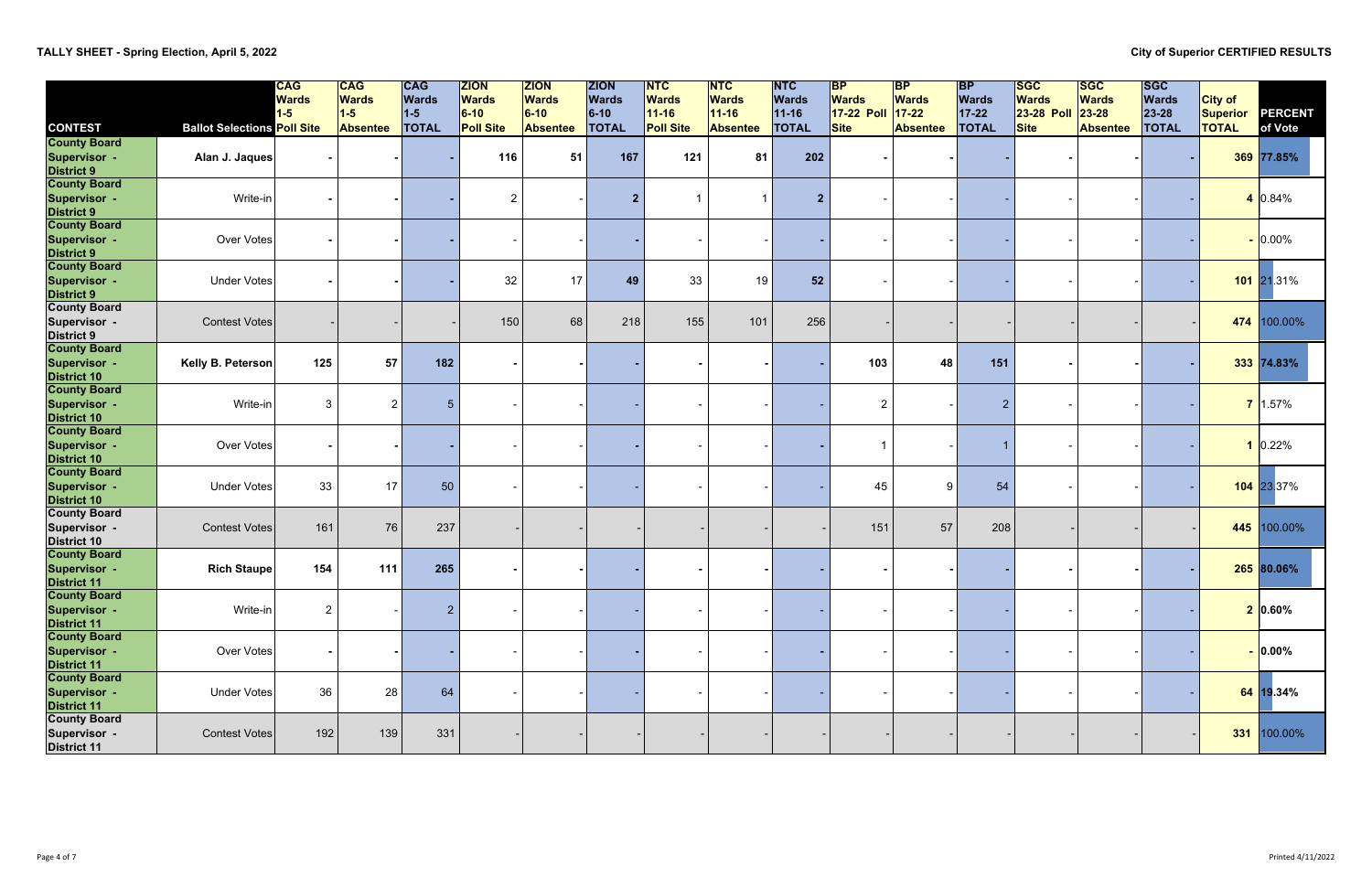# **TALLY SHEET - Spring Election, April 5, 2022 City of Superior CERTIFIED RESULTS**

|                                            |                                    | <b>CAG</b><br><b>Wards</b> | <b>CAG</b><br><b>Wards</b> | <b>CAG</b><br><b>Wards</b> | <b>ZION</b><br><b>Wards</b> | <b>ZION</b><br><b>Wards</b> | <b>ZION</b><br><b>Wards</b> | <b>NTC</b><br><b>Wards</b> | <b>NTC</b><br><b>Wards</b> | <b>INTC</b><br><b>Wards</b> | <b>BP</b><br><b>Wards</b> | <b>BP</b><br><b>Wards</b> | <b>BP</b><br><b>Wards</b> | <b>SGC</b><br><b>Wards</b> | <b>SGC</b><br><b>Wards</b> | <b>ISGC</b><br><b>Wards</b> | <b>City of</b> |             |
|--------------------------------------------|------------------------------------|----------------------------|----------------------------|----------------------------|-----------------------------|-----------------------------|-----------------------------|----------------------------|----------------------------|-----------------------------|---------------------------|---------------------------|---------------------------|----------------------------|----------------------------|-----------------------------|----------------|-------------|
|                                            |                                    | $1-5$                      | $1-5$                      | $1-5$                      | $ 6-10 $                    | $6-10$                      | $6-10$                      | $11 - 16$                  | $11 - 16$                  | $11 - 16$                   | 17-22 Poll                | $17 - 22$                 | $17 - 22$                 | 23-28 Poll                 | $23 - 28$                  | 23-28                       | Superior       | PERCENT     |
| <b>CONTEST</b>                             | <b>Ballot Selections Poll Site</b> |                            | <b>Absentee</b>            | <b>TOTAL</b>               | <b>Poll Site</b>            | <b>Absentee</b>             | <b>TOTAL</b>                | <b>Poll Site</b>           | <b>Absentee</b>            | <b>TOTAL</b>                | <b>Site</b>               | <b>Absentee</b>           | <b>TOTAL</b>              | <b>Site</b>                | <b>Absentee</b>            | <b>TOTAL</b>                | <b>TOTAL</b>   | of Vote     |
| <b>County Board</b><br><b>Supervisor -</b> | Rosemary L. Lear                   |                            |                            |                            | 165                         | 56                          | 221                         |                            |                            |                             |                           |                           |                           |                            |                            |                             |                | 221 75.68%  |
| <b>District 12</b>                         |                                    |                            |                            |                            |                             |                             |                             |                            |                            |                             |                           |                           |                           |                            |                            |                             |                |             |
| <b>County Board</b>                        |                                    |                            |                            |                            |                             |                             |                             |                            |                            |                             |                           |                           |                           |                            |                            |                             |                |             |
| Supervisor -                               | Write-in                           |                            |                            |                            | $\overline{2}$              |                             | 3                           |                            |                            |                             |                           |                           |                           |                            |                            |                             |                | $3$ 1.03%   |
| <b>District 12</b>                         |                                    |                            |                            |                            |                             |                             |                             |                            |                            |                             |                           |                           |                           |                            |                            |                             |                |             |
| <b>County Board</b>                        |                                    |                            |                            |                            |                             |                             |                             |                            |                            |                             |                           |                           |                           |                            |                            |                             |                |             |
| Supervisor -                               | Over Votes                         |                            |                            |                            |                             |                             |                             |                            |                            |                             |                           |                           |                           |                            |                            |                             |                | $ 0.00\%$   |
| <b>District 12</b>                         |                                    |                            |                            |                            |                             |                             |                             |                            |                            |                             |                           |                           |                           |                            |                            |                             |                |             |
| <b>County Board</b>                        |                                    |                            |                            |                            |                             |                             |                             |                            |                            |                             |                           |                           |                           |                            |                            |                             |                |             |
| <b>Supervisor -</b>                        | <b>Under Votes</b>                 |                            |                            |                            | 57                          | 11                          | 68                          |                            |                            |                             |                           |                           |                           |                            |                            |                             |                | 68 23.29%   |
| <b>District 12</b>                         |                                    |                            |                            |                            |                             |                             |                             |                            |                            |                             |                           |                           |                           |                            |                            |                             |                |             |
| <b>County Board</b>                        |                                    |                            |                            |                            |                             |                             |                             |                            |                            |                             |                           |                           |                           |                            |                            |                             |                |             |
| Supervisor -                               | <b>Contest Votes</b>               |                            |                            |                            | 224                         | 68                          | 292                         |                            |                            |                             |                           |                           |                           |                            |                            |                             | 292            | 100.00%     |
| <b>District 12</b>                         |                                    |                            |                            |                            |                             |                             |                             |                            |                            |                             |                           |                           |                           |                            |                            |                             |                |             |
| <b>County Board</b>                        |                                    |                            |                            |                            |                             |                             | 117                         |                            |                            |                             |                           |                           |                           |                            |                            |                             |                | 196 79.35%  |
| Supervisor -<br><b>District 13</b>         | <b>Keith Allen</b>                 | 54                         | 25                         | 79                         | 84                          | 33                          |                             |                            |                            |                             |                           |                           |                           |                            |                            |                             |                |             |
| <b>County Board</b>                        |                                    |                            |                            |                            |                             |                             |                             |                            |                            |                             |                           |                           |                           |                            |                            |                             |                |             |
| Supervisor -                               | Write-in                           |                            |                            |                            | 3                           |                             |                             |                            |                            |                             |                           |                           |                           |                            |                            |                             |                | 4 1.62%     |
| <b>District 13</b>                         |                                    |                            |                            |                            |                             |                             |                             |                            |                            |                             |                           |                           |                           |                            |                            |                             |                |             |
| <b>County Board</b>                        |                                    |                            |                            |                            |                             |                             |                             |                            |                            |                             |                           |                           |                           |                            |                            |                             |                |             |
| <b>Supervisor -</b>                        | Over Votes                         |                            |                            |                            |                             |                             |                             |                            |                            |                             |                           |                           |                           |                            |                            |                             |                | $-0.00\%$   |
| <b>District 13</b>                         |                                    |                            |                            |                            |                             |                             |                             |                            |                            |                             |                           |                           |                           |                            |                            |                             |                |             |
| <b>County Board</b>                        |                                    |                            |                            |                            |                             |                             |                             |                            |                            |                             |                           |                           |                           |                            |                            |                             |                |             |
| <b>Supervisor -</b>                        | <b>Under Votes</b>                 | 24                         | 4                          | 28                         | 16                          | 3                           | 19                          |                            |                            |                             |                           |                           |                           |                            |                            |                             |                | 47 19.03%   |
| <b>District 13</b>                         |                                    |                            |                            |                            |                             |                             |                             |                            |                            |                             |                           |                           |                           |                            |                            |                             |                |             |
| <b>County Board</b>                        |                                    |                            |                            |                            |                             |                             |                             |                            |                            |                             |                           |                           |                           |                            |                            |                             |                |             |
| Supervisor -                               | <b>Contest Votes</b>               | 78                         | 29                         | 107                        | 103                         | 37                          | 140                         |                            |                            |                             |                           |                           |                           |                            |                            |                             | 247            | 100.00%     |
| <b>District 13</b>                         |                                    |                            |                            |                            |                             |                             |                             |                            |                            |                             |                           |                           |                           |                            |                            |                             |                |             |
| Alderperson -                              | <b>Nick Ledin</b>                  | 234                        | 143                        | 377                        |                             |                             |                             |                            |                            |                             |                           |                           |                           |                            |                            |                             |                | 377 83.96%  |
| <b>District 1</b><br>Alderperson -         |                                    |                            |                            |                            |                             |                             |                             |                            |                            |                             |                           |                           |                           |                            |                            |                             |                |             |
| <b>District 1</b>                          | Write-in                           | $\overline{2}$             | 3 <sup>1</sup>             | 5 <sup>5</sup>             |                             |                             |                             |                            |                            |                             |                           |                           |                           |                            |                            |                             |                | 5 1.11%     |
| Alderperson -                              |                                    |                            |                            |                            |                             |                             |                             |                            |                            |                             |                           |                           |                           |                            |                            |                             |                |             |
| <b>District 1</b>                          | Over Votes                         | $\overline{\phantom{a}}$   |                            |                            |                             |                             |                             |                            |                            |                             |                           |                           |                           |                            |                            |                             |                | $-0.00\%$   |
| Alderperson -                              |                                    |                            |                            |                            |                             |                             |                             |                            |                            |                             |                           |                           |                           |                            |                            |                             |                |             |
| <b>District 1</b>                          | <b>Under Votes</b>                 | 41                         | 26                         | 67                         |                             |                             |                             |                            |                            |                             |                           |                           |                           |                            |                            |                             |                | 67 14.92%   |
| Alderperson -<br><b>District 1</b>         | <b>Contest Votes</b>               | 277                        | 172                        | 449                        |                             |                             |                             |                            |                            |                             |                           |                           |                           |                            |                            |                             |                | 449 100.00% |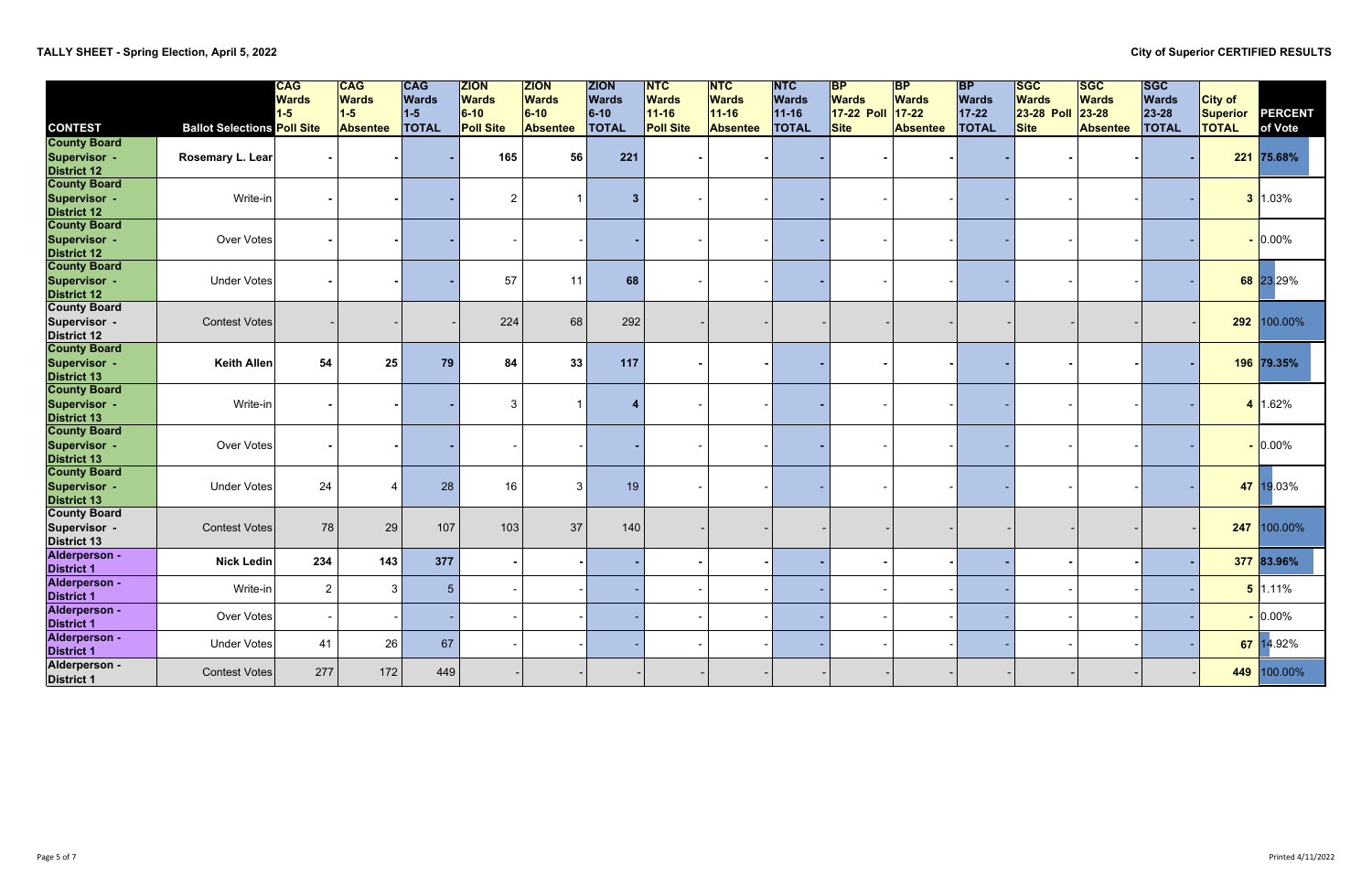|                                                  |                                    | <b>CAG</b><br><b>Wards</b> | $CC$<br><b>Wards</b>     | <b>CAG</b><br>Wards   | <b>ZION</b><br><b>Wards</b>  | <b>ZION</b><br><b>Wards</b> | <b>ZION</b><br><b>Wards</b> | <b>INTC</b><br><b>Wards</b>   | $\overline{\mathsf{NTC}}$<br><b>Wards</b> | $\overline{\mathsf{NTC}}$<br><b>Wards</b> | $\mathsf{B}\mathsf{P}$<br><b>Wards</b> | $\mathsf{BP}$<br><b>Wards</b> | <b>BP</b><br><b>Wards</b> | <b>SGC</b><br><b>Wards</b>       | <b>ISGC</b><br><b>Wards</b>  | <b>ISGC</b><br><b>Wards</b> | <b>City of</b>                  |                    |
|--------------------------------------------------|------------------------------------|----------------------------|--------------------------|-----------------------|------------------------------|-----------------------------|-----------------------------|-------------------------------|-------------------------------------------|-------------------------------------------|----------------------------------------|-------------------------------|---------------------------|----------------------------------|------------------------------|-----------------------------|---------------------------------|--------------------|
| <b>CONTEST</b>                                   | <b>Ballot Selections Poll Site</b> | $1 - 5$                    | $1-5$<br><b>Absentee</b> | $1-5$<br><b>TOTAL</b> | $6 - 10$<br><b>Poll Site</b> | $6-10$<br><b>Absentee</b>   | $6-10$<br><b>TOTAL</b>      | $11 - 16$<br><b>Poll Site</b> | $11 - 16$<br><b>Absentee</b>              | $11 - 16$<br><b>TOTAL</b>                 | 17-22 Poll<br>Site                     | $17 - 22$<br><b>Absentee</b>  | $17 - 22$<br><b>TOTAL</b> | <b>23-28 Poll</b><br><b>Site</b> | $23 - 28$<br><b>Absentee</b> | 23-28<br><b>TOTAL</b>       | <b>Superior</b><br><b>TOTAL</b> | PERCENT<br>of Vote |
| Alderperson -<br><b>District 3</b>               | Warren Bender                      | 228                        | 109                      | 337                   |                              |                             |                             |                               |                                           |                                           |                                        |                               |                           |                                  |                              |                             |                                 | 337 82.00%         |
| Alderperson -<br><b>District 3</b>               | Write-in                           | 10                         |                          | 11                    |                              |                             |                             |                               |                                           |                                           |                                        |                               |                           |                                  |                              |                             |                                 | 11 2.68%           |
| Alderperson -<br><b>District 3</b>               | Over Votes                         |                            |                          |                       |                              |                             |                             |                               |                                           |                                           |                                        |                               |                           |                                  |                              |                             |                                 | 0.00%              |
| Alderperson -<br><b>District 3</b>               | Under Votes                        | 45                         | 18                       | 63                    |                              |                             |                             |                               |                                           |                                           |                                        |                               |                           |                                  |                              |                             |                                 | 63 15.33%          |
| Alderperson -<br><b>District 3</b>               | <b>Contest Votes</b>               | 283                        | 128                      | 411                   |                              |                             |                             |                               |                                           |                                           |                                        |                               |                           |                                  |                              |                             | 411                             | 100.00%            |
| Alderperson -<br><b>District 5</b>               | Spencer J. Koskie                  |                            |                          |                       |                              |                             |                             | 75                            | 54                                        | 129                                       |                                        |                               |                           |                                  |                              |                             |                                 | 129 28.04%         |
| Alderperson -<br><b>District 5</b>               | <b>Brent Fennessey</b>             |                            |                          |                       |                              |                             |                             | 193                           | 118                                       | 311                                       |                                        |                               |                           |                                  |                              |                             |                                 | 311 67.61%         |
| Alderperson -<br><b>District 5</b>               | Write-in                           |                            |                          |                       |                              |                             |                             | $\mathbf{3}$                  |                                           |                                           |                                        |                               |                           |                                  |                              |                             |                                 | 4 0.87%            |
| Alderperson -<br><b>District 5</b>               | Over Votes                         |                            |                          |                       |                              |                             |                             |                               |                                           |                                           |                                        |                               |                           |                                  |                              |                             |                                 | $-0.00\%$          |
| Alderperson -<br><b>District 5</b>               | Under Votes                        |                            |                          |                       |                              |                             |                             | 10                            | 6                                         | 16                                        |                                        |                               |                           |                                  |                              |                             |                                 | 16 3.48%           |
| Alderperson -<br><b>District 5</b>               | Contest Votes                      |                            |                          |                       |                              |                             |                             | 281                           | 179                                       | 460                                       |                                        |                               |                           |                                  |                              |                             | 460                             | 100.00%            |
| Alderperson -<br><b>District 7</b>               | <b>Ruth Ludwig</b>                 |                            |                          |                       |                              |                             |                             | 155                           | 82                                        | 237                                       |                                        |                               |                           |                                  |                              |                             |                                 | 237 78.48%         |
| Alderperson -<br><b>District 7</b>               | Write-in                           |                            |                          |                       |                              |                             |                             | $\overline{\mathcal{A}}$      |                                           | 4                                         |                                        |                               |                           |                                  |                              |                             |                                 | 4 1.32%            |
| Alderperson -<br><b>District 7</b>               | Over Votes                         |                            |                          |                       |                              |                             |                             |                               |                                           |                                           |                                        |                               |                           |                                  |                              |                             |                                 | $ 0.00\%$          |
| Alderperson -<br><b>District 7</b>               | Under Votes                        |                            |                          |                       |                              |                             |                             | 41                            | 20                                        | 61                                        |                                        |                               |                           |                                  |                              |                             |                                 | 61 20.20%          |
| Alderperson -<br><b>District 7</b>               | <b>Contest Votes</b>               |                            |                          |                       |                              |                             |                             | 200                           | 102                                       | 302                                       |                                        |                               |                           |                                  |                              |                             | 302                             | 100.00%            |
| <b>Alderperson -</b><br><b>District 8</b>        | Rob Pierce                         |                            |                          |                       |                              |                             |                             |                               |                                           |                                           | 82                                     | 53                            | 135                       |                                  |                              |                             |                                 | $135$ 33.42%       |
| Alderperson -<br><b>District 8</b>               | <b>Mike Herrick</b>                | $\sim$                     |                          |                       |                              |                             |                             |                               |                                           |                                           | 174                                    | 78                            | 252                       |                                  |                              |                             |                                 | 252 62.38%         |
| Alderperson -                                    | Write-in                           |                            |                          |                       |                              |                             |                             |                               |                                           |                                           | $\mathbf{3}$                           |                               | $\mathbf{3}$              |                                  |                              |                             |                                 | 3 0.74%            |
| District 8<br>Alderperson -                      | Over Votes                         |                            |                          |                       |                              |                             |                             |                               |                                           |                                           | 1                                      |                               | $\mathbf{1}$              |                                  |                              |                             |                                 | 1 0.25%            |
| District 8<br>Alderperson -                      | Under Votes                        |                            |                          |                       |                              |                             |                             |                               |                                           |                                           | 11                                     | $\overline{2}$                | 13                        |                                  |                              |                             |                                 | <b>13</b> 3.22%    |
| District 8<br>Alderperson -<br><b>District 8</b> | Contest Votes                      |                            |                          |                       |                              |                             |                             |                               |                                           |                                           | 271                                    | 133                           | 404                       |                                  |                              |                             |                                 | 404 100.00%        |